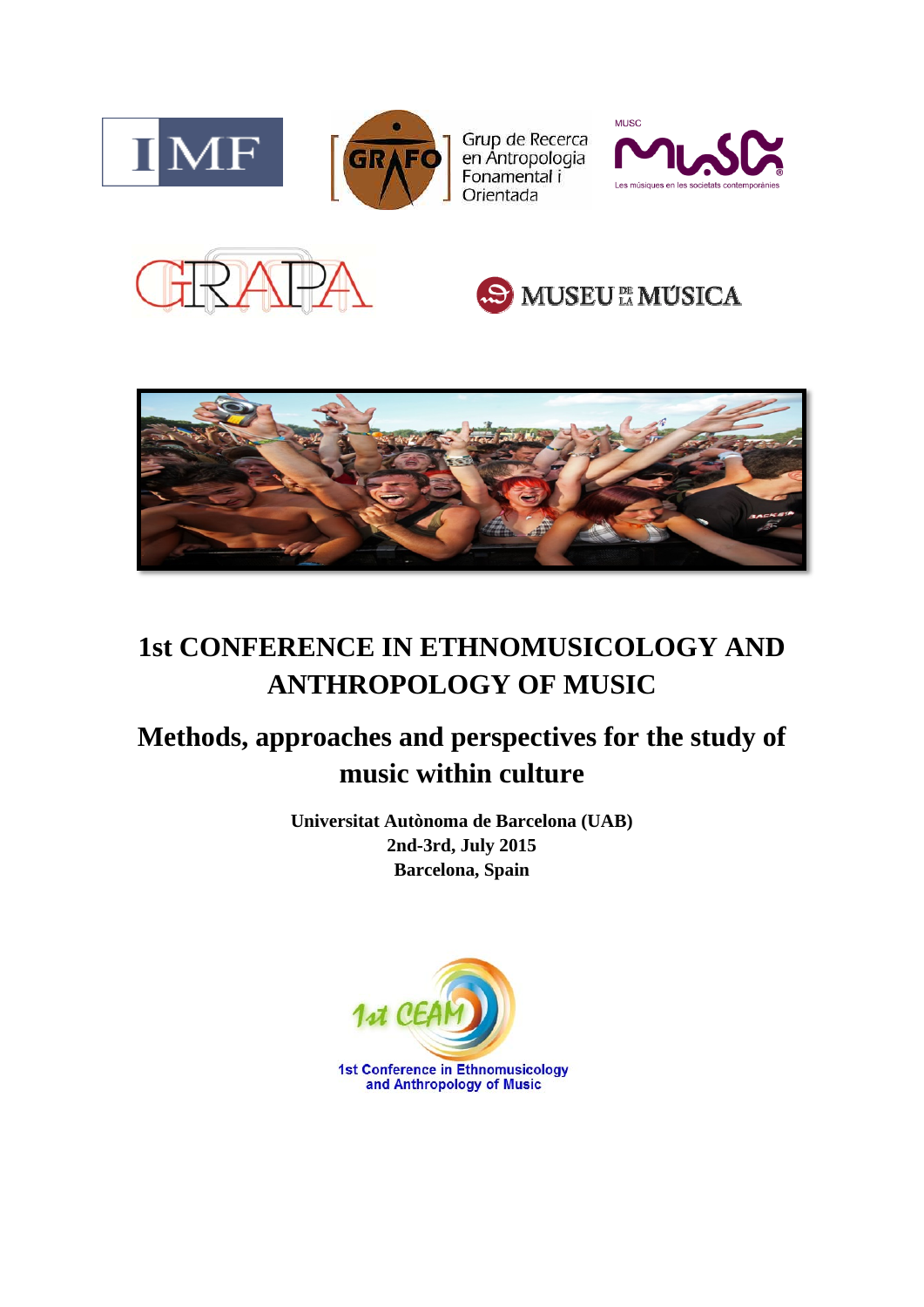### **FIRST CALL FOR PAPERS**

#### February 2015

The egolab-GRAFO research group, at the Social and Cultural Anthropology Department (UAB), organizes the *1st Conference in Ethnomusicology and Anthropology of Music. Methods, approaches and perspectives for the study of music within culture*. This event has been carried out in collaboration with the Research Group in Anthropology and Artistic Practices (GRAPA), the Research Group of Music in Contemporary Societies (MUSC), the Milà and Fontanals Institution (IMF-CSIC) and the Music Museum of Barcelona.

We are pleased to invite proposals for this international event which will be held in Bellaterra (Barcelona), during the  $2<sup>nd</sup>$  and  $3<sup>rd</sup>$  July, 2015.

This conference aims to stimulate the discussion among specialists from the Anthropological and the Ethnomusicological fields. These disciplines share theoretical and methodological frameworks when approximate to the study of culture.

The practice of music, beyond its sound structures and performances, entails the use of cultural codes, implicit regulations, classifications and references to social orders which are part of symbolic systems within society. Figuring out these underlying logics help us in the better understanding and knowledge of socio-cultural, political and historical processes related with particular musical scenarios.

Thus, the fundamental theoretical frames of contemporary Anthropology such as identities, migratory fluxes, globalization, market dynamics, among others, can be analyzed and conceptualized through the study of a cultural product, such as music.

Thereby, Ethnomusicology focuses increasingly on socio-cultural and anthropological issues which appear implicit in the context of the execution, the consumption, the dissemination and the creation of musical products. As exclusive approach, Ethnomusicology provides the technical knowledge of the units that form the musical structures and the theoretical perspective to figure out them, according to specificities of each cultural context. This particular knowledge contributes, in most cases, to obtain complementary information which clarifies the one acquired by means of the anthropological analysis. In this way, is possible to understand the musical product in a holistic sense within the culture that produces/consumes it.

In summary, the creation of an academic space is proposed to discuss perspectives and strategies that both disciplines share. By means of comparing and confronting particular cases, framed in homological contexts, is expected to contribute to the comprehension of the musical phenomenon.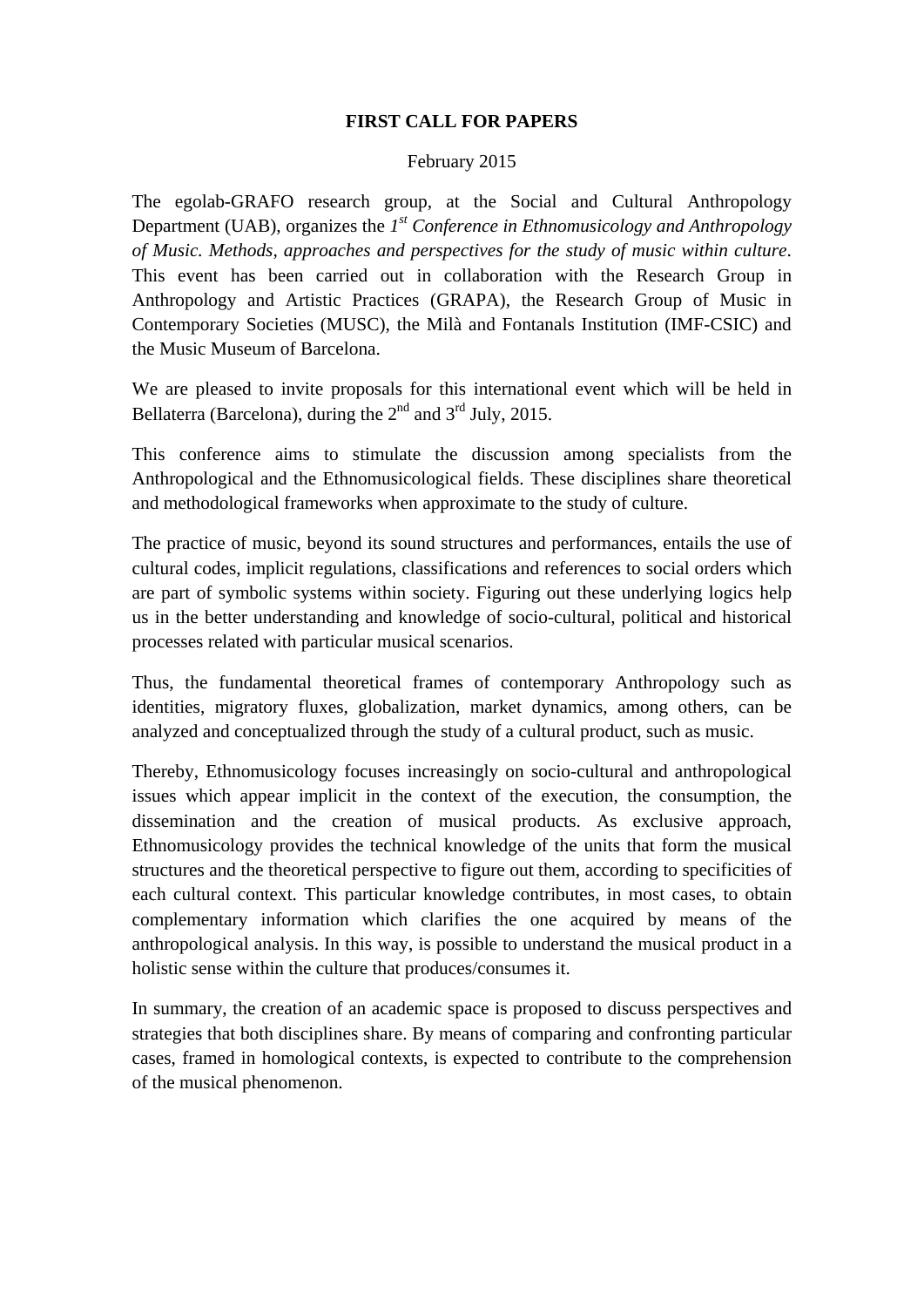Therefore, we suggest the following key issues for the conference:

1. *What? Why? For what?* Conceptual frames, theory and methodology, applied to the study of music in its context

With the main objective of establishing points of dialogue between Ethnomusicology and Anthropology, participants are encouraged to propose presentations that pose a debate on the various theoretical paradigms used to analyze the musical phenomenon. On this subject, questions arise such as: *How music is presented, as an object of study? What parameters are taken into account and what are neglected? Is the musical analysis a means or a purpose?* With this issue, is expected to encourage the discussion of new methods and perspectives that offer a significant improvement in the interpretation of the role of music in culture.

- 2. Ethnicities, nationalisms and musical practices in contemporary societies.
	- Both disciplines have a wide corpus of case studies endorsing the relevance of the link between music and identity, in all its variances (ethnic, national, etc.). The approach over musical practices takes us to face socio-cultural contexts of great complexity and magnitude, in which music works as vehicle and tool to the identity expression. Despite this confluence of perspectives, we usually find some theoretical disconnections that generate discursive vacuums related to the interpretations of realities. This key issue is purposed to highlight those elements that appear as common in all case studies that present the music-identity relationship as the main idea.
- 3. Transnationalism and migratory fields: hybridization and representativeness of music in scenarios of mobility and interaction.

Few phenomena have marked contemporary societies so much such as that of migrations. These processes, closely related to identity, appear as triggers of new strategies of identity demarcation and claim. Music participates in these processes as a key tool of expression and social cohesion. In spite of, there are few connections between the theoretical frameworks used to deal these kind of scenarios in which music takes on a significant role and appears as generator of very well delimited social spaces. Then, this issue is proposed as a bridge of dialogue between both approaches to these contexts.

We encourage proposals which meet the main thematic guidelines, presenting a solid theoretical framework and structured methodology. We also welcome original research and studies which deal with artistic, traditional or popular musical practices, regardless the socio-cultural context or phenomenon that focus. The official languages of the conference are English, Catalan and Spanish; besides, a slide support in English will be required.